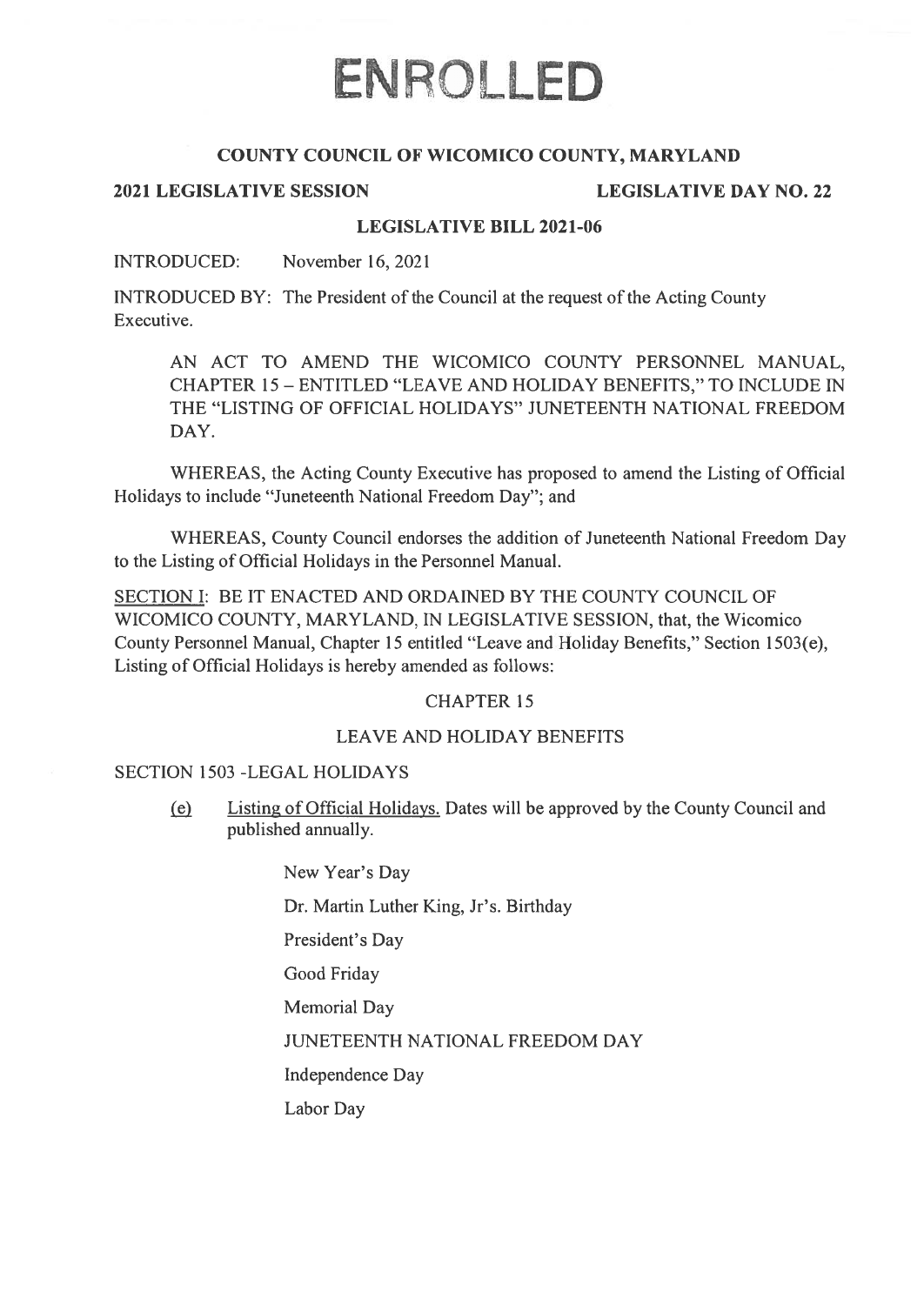Veterans Day Thanksgiving Day AMERICAN INDIAN HERITAGE DAY Christmas Day

SECTION II: BE IT FURTHER ENACTED AND ORDAINED BY THE COUNTY COUNCIL OF WICOMICO COUNTY, MARYLAND, IN LEGISLATIVE SESSION THAT this bill shall be known as Legislative Bill No. 2021-06 and shall take effect sixty (60) days after its enactment, unless <sup>a</sup> proper Petition for Referendum thereof shall be filed prior to said date; in which event, the Bill shall not take effect until the expiration of thirty (30) days following the approval of this Bill by <sup>a</sup> majority of the qualified voters of the County voting in any such referendum.

Certified correct as passed and adopted by the County Council of Wicornico County, Maryland this  $16<sup>th</sup>$  day of November, 2021.

WICOMICO COUNTY, MARYLAND  $(SEAL)$ By: John T. Cannon, President  $(SEAL)$ Hulut  $By:$ Laura Hurley, Secretary

I HEREBY CERTIFY that copies of the above Bill are available to the public, the press and other news media at the time of its introduction.

haus Hulu  $(SEAL)$ By: Laura Hurley, Secretary

Explanation:

Strike Out indicates matters deleted from existing law. CAPITALS INDICATE MATTERS ADDED TO EXISTING LAW. CAPITAL STRIKE OUT indicates matter stricken from Bill by Amendment. Underlining indicates Amendments to Bill